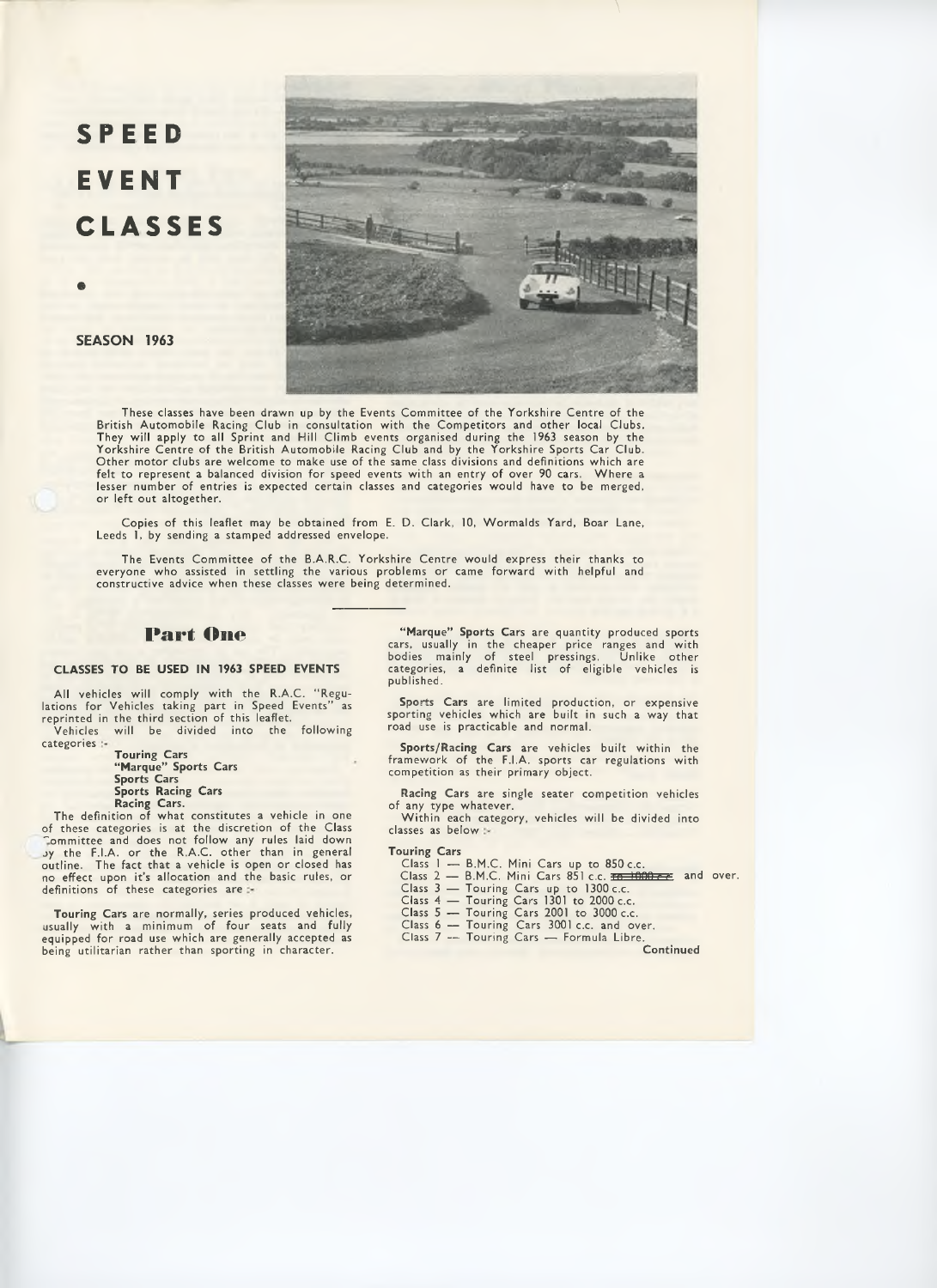In classes 1— 6 inclusive the capacity of any car shall be considered to be the standard, unmodified capacity of the vehicle when new. Engine modification and tuning is permitted without limit save that the bore shall not be increased by more than 60 thou., the stroke will not be increased and supercharging above 8 p.s.i. will not be permitted. Any modification may be made to the suspension and braking system. So far as bodywork is concerned, cars in these classes will run with all standard equipment, a full complement of seats (although proprietary seats may be used in the front only) and standard coachwork. Spare wheels be an variously proportionally carbon controlly and standard coachwork. Spare wheels<br>and tools may be removed and air intakes, carburettor blisters, etc. may be fitted.

Touring cars which have engines increased in size<br>by overboring or stroking, or which are high pressure<br>blown or which have lightened, stripped or non-<br>standard coachwork will run in Class 7 irrespective<br>of capacity. In ad non-standard engines e.g. 1340 c.c. Anglias, 1622 c.c. Rileys, etc. will be transferred to the Formula Libre Class. In certain cases, vehicles which are brought up to the specification of later models, e.g. a 997 c.c. Anglia fitted with a 1200 c.c. engine will be permitted to remain in the normal class. Each vehicle of this sort which is accepted in this way will be the subject of an individual ruling from the Class Committee. Application for acceptance should be made with full details of the vehicle to the Competition Secretary.

#### "Marque" Sports Car

Class 8 — " Marque" Sports Cars up to 1300 c.c. Class 9 — " Marque" Sports Cars 1301 to 1650 c.c. Class 10 — " Marque" Sports Cars 1651 to 2500 c.c.

Cars which are accepted as " Marque" Sports Cars are Austin Healey Sprite Mk. 1, Mk. 2, Mk. 2 1100 c.c.; M.G.<br>Midget, Midget 1100 c.c., T.A., T.B., T.C., T.D., T.F.,<br>T.F. 1500, M.G. A., M.G. A. Mk. 11, M.G.B.; Sunbeam Alpine Mk. 1 and Mk. 11; Triumph Spitfire 4, T.R.2, T.R. 3, T.R. 3a, T.R.4.

Eligibility for classes 8, 9 and 10 will be as for classes 1— 6 inclusive with the addition that bumpers may be removed. Standard windscreens will be used in the erect position.

Any vehicles not complying with the " Marque" Sports Classes by reason of increase of capacity, nonstandard coachwork, etc. will run in the appropriate sports car classes.

## Sports Cars

- Class II Sports Cars up to 1150 c.c. Class 12 Sports Cars 1151 to 1900 c.c.
- 
- Class 13 Sports Cars 1901 to 3000 c.c.
- Class 14 Sports Cars 3001 c.c. and over.

## Sports/Racing Cars

Class 15 — Sports/Racing up to 1000 c.c. push rod O.H.V. and up to 1200 c.c. side valve. Class 16 — Sports/Racing up to 1300 c.c. not

included in class 15. Class 17 — Sports/Racing 1301 to 1600 c.c. Class 18 — Sports/Racing 1601 c.c. and over.

# Racing Cars Class 19 — Racing Cars up to 1150 c.c. Class 20 — Racing Cars 1151 c.c. and over.

In classes 19 & 20, twin rear wheels may be used and there are no restrictions on the type of fuel.

#### Notes

Classes may be sub-divided as allowed for in R.A.C. Standing Supplementary Regulations.

The A.S.R's for events may stipulate the maximum number of entries which may be accepted in any class. In any case where less than four entries are received for a class, the class will be merged with the next higher class.

In all classes, supercharging will be permitted without alteration of class subject only to the limitation of boost pressure laid down for classes 1—6 and 8—10 inclusive.

The queries on the entry forms with regard to capacity, etc. must be answered accurately and, in classes 1— 10 the list of modifications must be com-pleted. Any non-declared modifications or any false statements discovered at scrutineering, or subsequently will result in exclusion of the competitor from the event concerned, and from subsequent events promoted by the Club.

Scrutineering will be divided into two sections, in addition to the normal check for race-worthiness there will be a separate team to examine elegibility. For the guidance of competitors we reprint relevant portions of R.A.C. Standing Supplements., .<br>Regulations A.10 and A.11.

*"A ll cars will comply with the R.A.C. Vehicle Regulations . . . any additional requirements for eligibility shall be specified in the Additional Supple-mentary Regulations for the event. An entrant shall be assumed to have full knowledge of the car he has entered and shall be responsible for it complying with all regulations. Any misrepresentations as to a car' s eligibility shall render the entrant liable to a penalty,* which may be that of fine, and/or exclusion and/or<br>suspension. The act of presenting a car for scrutiny<br>shall be deemed a declaration as to its eligibility and<br>comp<sup>l</sup>iance with all regulations. An entrant wishing to<br>with *than as to mechanical fitness, once it has been presented* may be required to pay to the organisers a fee determined<br>by the Clerk of the Course though this fee shall not exceed<br>£10 . . . . An entrant also shall satisfy himself as to the<br>competence of the driver/s nominated.

*Organisers shall have the right to check the eligibility of any car before, during or at the close of a competition. Organisers may require any car to be dismantled, in order to check its eligibility. The entrant shall be responsible for undertaking any work involved, and shall do this as, and when, directed, making available for examination any components or samples required, t determine the eligibility of the vehicle. The entram* shall be responsible for any costs involved, except that<br>if a car is dismantled consequent upon a protest, the<br>Stewards of the Meeting may make an order as to costs.<br>Failure to make a car available for examination as and *when instructed shall entail exclusion from the com-petition as well as making the entrant liable to other penalties" .*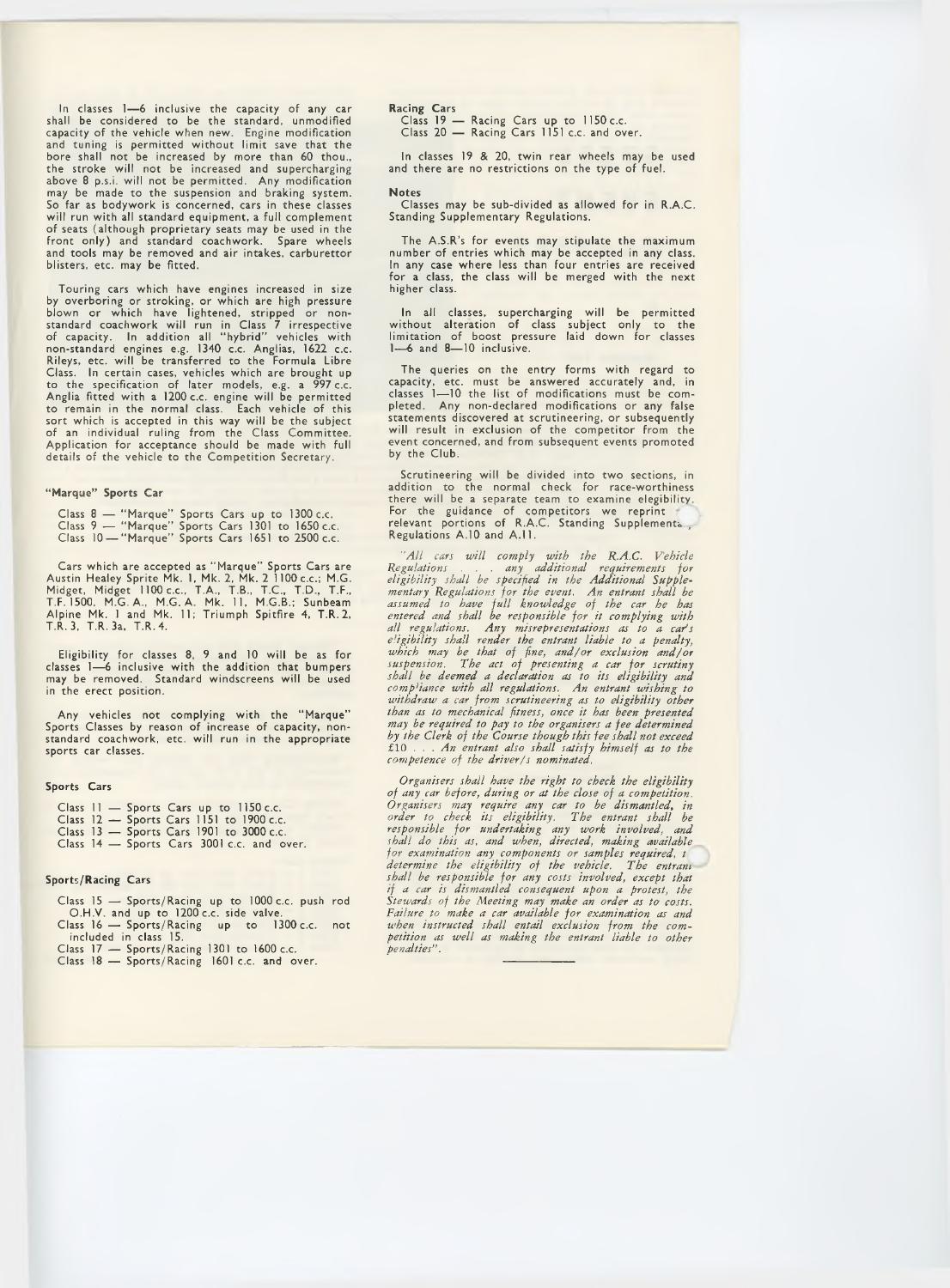The following sections are reprinted from the R.A.C. " Motor Sport Year Book" for the information of Competitors and in amplification of the Class regulations published above. It is emphasised that these are only extracts and all entrants and drivers are bound by the complete regulations set out in the Year Book.

## **Part Two**

EXTRACTS FROM S.S.R's FOR SPEED EVENTS For the convenience of competitors, the paragraphs from section " C " of the R.A.C. " Standing Supple-mentary Regulations" which affect eligibility, scrutineering and driver conduct are reprinted below.

C.2. No car may be driven on the course in practice or in the competition until it has been approved by the R.A.C. Scrutineers for the meeting.

After approval, any car which has been dismantled or modified in a manner which may in any way affect its safety or eligibility, or which has been involved in an accident shall be re-presented for approval. The entrant shall be responsible for seeking such fresh approval.

Any car involved in an accident which is unable to proceed shall not be touched by any person other than officials without the specific approval of the Clerk of the Course. Furthermore no car involved in an accident shall be taken away from the Course. Any breach of the above requirements shall render the entrant liable to penalty, which may be a fine, and/or exclusion and/or suspension.

C.3. Competitors must report for scrutineering the time specified in the Additional Supplementary regulations. Any competitor not reporting as instructed may be fined or excluded.

C.4. In conjunction with the scrutiny of the car, the following items will be checked as being to the satisfaction of the organisers and the R.A.C. :

- (a). Competition Licences or Registered Competition Membership Cards in lieu thereof at Closed competitions.
- (b). Crash Helmets.
- (c). Goggles and/or vizors.

C.5. Cars will be identified by means of a number provided by the entrant. This number shall be displayed in a durable and legible manner.

Numbers will be in position before the car is presented for scrutiny and will be subject to the approval of the Scrutineers.

C.8. Whilst competing a driver shall be adequately clothed and shall wear properly fastened and positioned :

(a). Crash Helmet. (b). Goggles or Vizor of non-splinterable material, unless in a car with a full width windscreen in use sufficient to give protection to the driver's eyes. A driver shall not smoke whilst competing.

C.16. No competing car shall be driven in the reverse direction of the course except under official supervision.

C.22. No competing car shall be driven at a speed exceeding 10 m.p.h. except on the course, or with the specific permission of the Clerk of the Course.

# **Part Three**

#### R.A.C. VEHICLE REGULATIONS FOR SPEED EVENTS.

The following minimum requirements apply to cars taking part in all speed events organised under the classes printed above and with the authority of the R.A.C.

All cars shall :

(a). Be of sound construction and mechanical condition.

(b). Have not more than four wheels, except in classes 19 & 20.

(c.) Be fitted with body-work of adequate strength and workmanlike construction.

(d). Have a normal seat within the body for the driver. The seat by itself or in combination with the bodywork shall be adequate for supporting its occupant and retaining him within the vehicle. In the case of vehicles constructed since 1st January 1940, the seat cushion (i.e. that part on which the occupant sits) shall when uncompressed be not less than six inches below the top edge of the body side or door where the latter is adjacent to the seat. Any other seat fitted to the vehicle shall also fulfill these conditions and all seats shall be securely attached.

(e). Have some form of protection between the engine and the driver, suitable and sufficient in the case of fire for preventing the passage of flame into that part of the car occupied by the driver.

(f). Have a complete floor rigidly supported and of adequate strength within the driver's compartment.

(g). Be constructed so that the transmission system is beneath the floor of the car or is secured in casings or covers of solid material where the transmission passes through the driver's compartment.

(h). Have a bonnet or casing with top and sides of metal or solid non-inflammable material covering or surrounding the engine, and secured by a strap or by other fastenings of adquate strength.

(i). Not have any temporary part or parts incorporated in its construction.

(j). Use fuel of a type sold to the public in Great Britain at road side filling stations, and to which no ingredient has been added which will have the effect of improving the octane rating, other than in classes 19 & 20.

(k). Not be a vehicle of a commercial type, or by reason of its construction be liable to a statutory speed limit, unless the Supplementary Regulations permit the entry of such vehicles.

(I). Be equipped with brakes which comply with statutory requirements as to the construction motor vehicles, or if no mechanical system is available for applying braking effort to at least two wheels, provide two hydraulic systems controlling the braking of front and rear wheels independantly.

In the case of vehicles constructed since the 1st January 1931, the brakes must operate on all wheels.